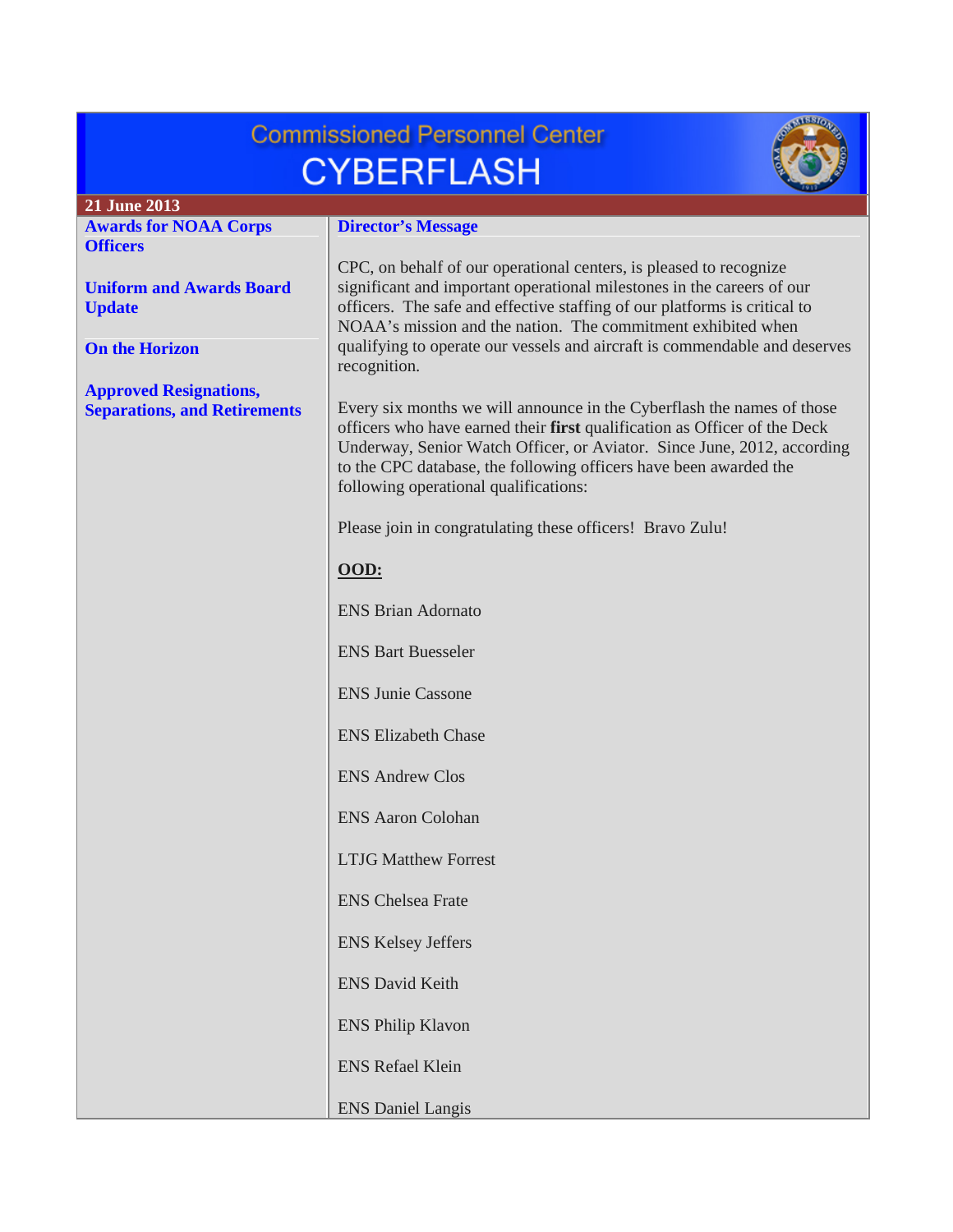| <b>ENS Damian Manda</b>            |
|------------------------------------|
| <b>ENS Douglas Pawlishen</b>       |
| <b>LTJG</b> Joseph Phillips        |
| <b>ENS Ricardo Rodriguez Perez</b> |
| <b>ENS Kasey Sims</b>              |
| <b>ENS Eric Younkin</b>            |
| ENS Aras Zygas                     |
| SWO:                               |
| <b>LCDR</b> Donald Beaucage        |
| <b>LT Michael Gonsalves</b>        |
| LT Olivia Hauser                   |
| <b>LT Justin Keesee</b>            |
| LT Lecia Salerno                   |
| LT William Winner                  |
| LT Caryn Zacharias                 |
| <b>WINGS:</b>                      |
| <b>LT Matthew Nardi</b>            |

tonek hande

**CAPT Anne K. Lynch, NOAA Director, Commissioned Personnel Center**

<span id="page-1-0"></span>**Awards for NOAA Corps Officers**

*The following officers received awards for the month of May:*

**NOAA Corps Commendation Medal**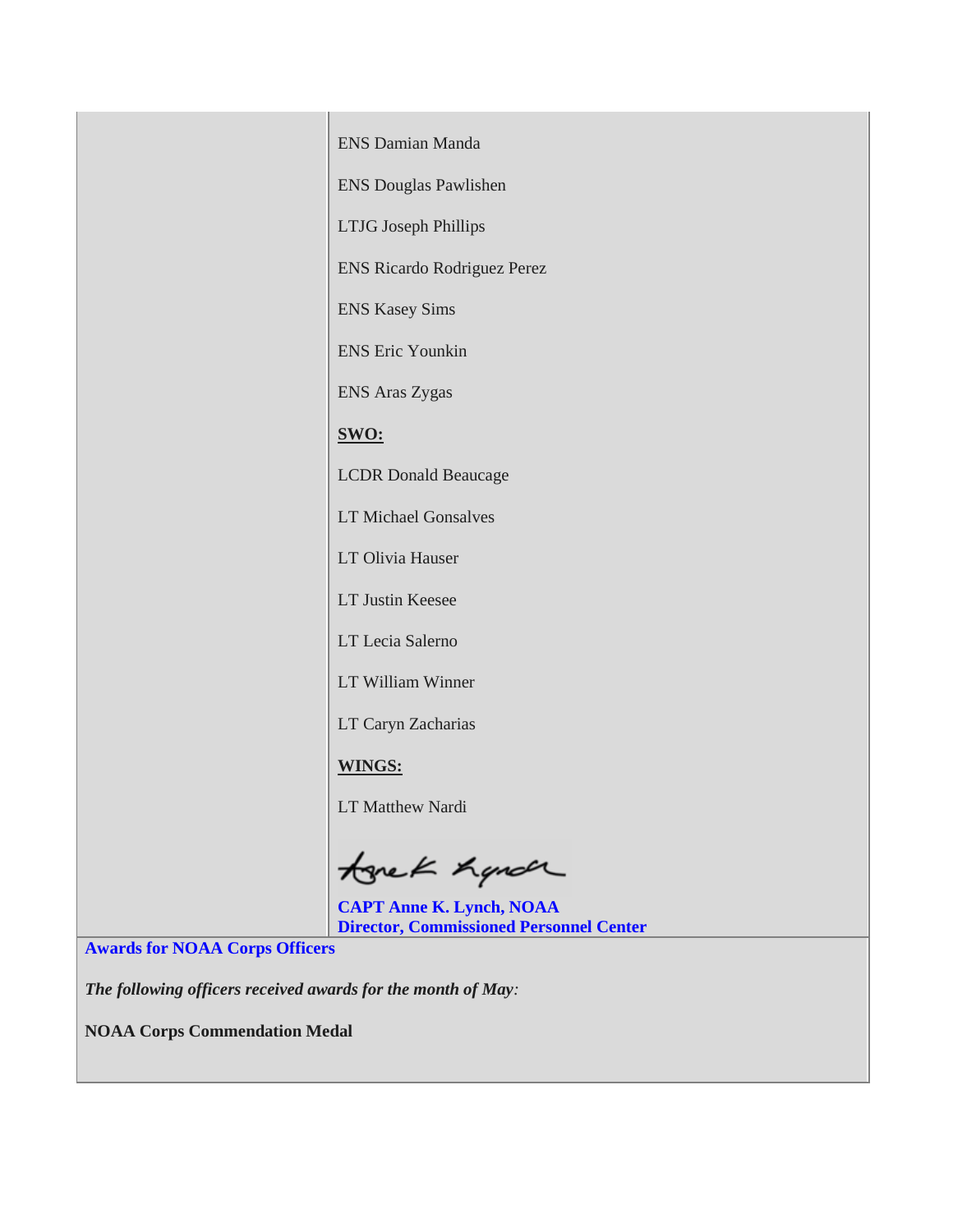# **CDR Joe C. Bishop**

For outstanding achievement while serving as Executive Officer, NOAA Aviation Weather Center and Lead Quality Management System Auditor

## **LCDR Catherine A. Martin**

For exemplary duty, service and leadership which resulted in outstanding accomplishments as Deputy and later Chief of Aircraft Operations Center's Flight Section

## **NOAA Corps Achievement Medal**

## **CDR John T. Caskey**

For his service to the NOAA Commissioned Officer Corps by volunteering to serve as Chairperson of the Uniform and Awards Board

## **LTJG Lindsay H. Morrison**

For superior planning, coordination, communication and execution of removal of contaminated scientific samples at the Southeast Fisheries Science Center and oversight of Deepwater Horizon related samples

## **LTJG Aaron D. Maggied**

For superior planning, coordination, communication and execution of removal of contaminated scientific samples at the Southeast Fisheries Science Center and oversight of Deepwater Horizon related samples

#### **ENS Jennifer L. Barre**

<span id="page-2-0"></span>For sustained superior performance as a junior officer aboard NOAA Ship *Gordon Gunter*

#### **Uniform and Award Board Update**

The June 2013 meeting of the Uniform and Awards Board (UAB) was held on Friday, 7 June. The UAB reviewed 32 award nominations. The UAB is working with to CPC to ensure efficient and timely processing of nominations. Nominators should ensure completeness of submissions to help ensure a smooth evaluation process. Specifically:

- All dates are provided and correct. Additionally, the UAB cannot approve an award that has a period of performance extending beyond the date of the actual UAB (i.e. we cannot approve an award during the July 2013 UAB that has a period of performance that ends in Oct 2013).
- Do not list an achievement for which the officer was previously recognized (achievement can be listed as part of an End-of- Tour/PCS award, provided it is not the only achievement)
- Verify all appropriate approve/deny boxes are checked along with all: name, title, and signatures of the approving chain Nominations cannot be signed, "For" or "By Direction".